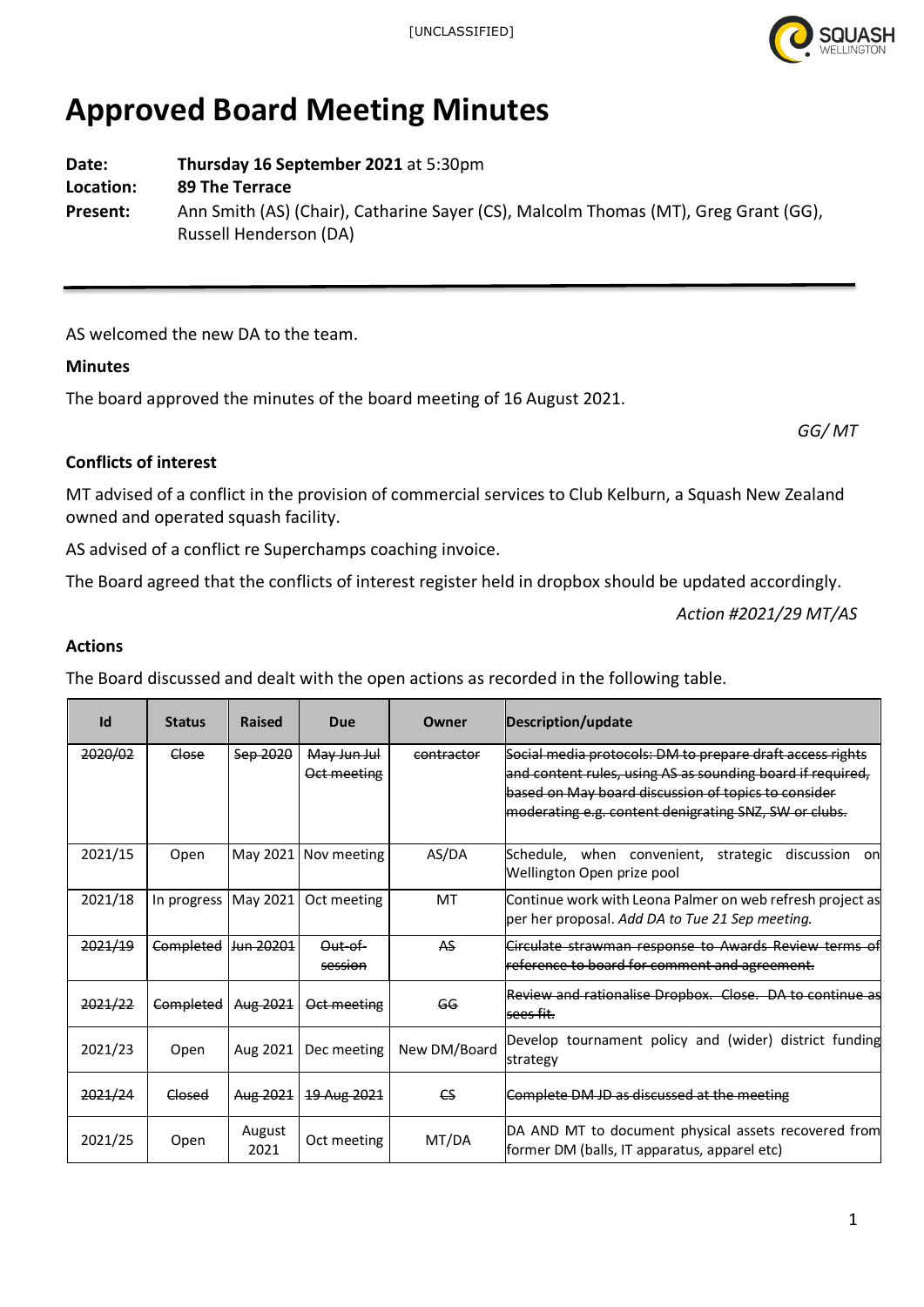

| Id      | <b>Status</b> | <b>Raised</b>  | Due               | Owner | Description/update                                                                                                                               |
|---------|---------------|----------------|-------------------|-------|--------------------------------------------------------------------------------------------------------------------------------------------------|
| 2021/26 | Completed     | August<br>2021 | 31 August<br>2021 | GG    | Khandallah TSC can host Club Captains' Meeting on 19<br>October 2021 in person subject to Covid restrictions.<br>lf not<br>at L1, hold virtually |
| 2021/27 | Open          | August<br>2021 | Oct meeting       | DA    | Finalise Club Captains' meeting agenda with N Thomas                                                                                             |
| 2021/28 | Completed     | August<br>2021 | Sep meeting       | AS/CS | Prepare and circulate 'save the date' to desired Club<br><b>Captains' Meeting attendees</b>                                                      |

## **Financial update**

Westpac banking mandates for transaction approvals still need to be updated.

*Action #2021/30 MT/AS*

#### *Xero P&L*

No report received. MT will give DA a guided tour of Xero at a time of mutual convenience.

## *Upcoming payments*

- DA's salary: DA to remind GG to make salary payment on time.
- Squad coaching invoices

*Outstanding invoices and actions taken*

Nil

#### **Operational update**

#### *Upcoming events*

SW Masters: decision on whether to cancel/postpone to be deferred to Monday 20 September when next NZ Covid restrictions to be announced. The Board agreed in principle that if Wellington to remain at L2 the event to be postponed to 15 Oct but that if Wellington will still be at L2 by then the event will be cancelled.

Re NZ Seniors Teams Inter-District competition (Hutt City, end November) and NZ Senior Individuals will go ahead. AS will make introductions between DA and Hutt City club captains re event support (likely to be minor as event is SNZ event) and discuss the support DA needs to provide our squad.

## *Calendar*

Board noted that AS has prepared a draft district event calendar populated with SW event dates.

Agreed that DA to manage the process by channels of his choosing of fully populating the calendar with club events. Suggestion is to pre-populate with up to 3 events per club (e.g. one Open, one B&below, one 'Other' (e.g. Junior/Masters/Doubles) based on 2021 calendar and seek club feedback. Further events per club to be arranged in a second round once the first 3 per club have been accommodated.

Agreed that to seek expression of interest for hosting SW events (Open, Junior Open, Masters) and 1 national event (National Superchamps B grade) – event criteria are available in Dropbox for circulation.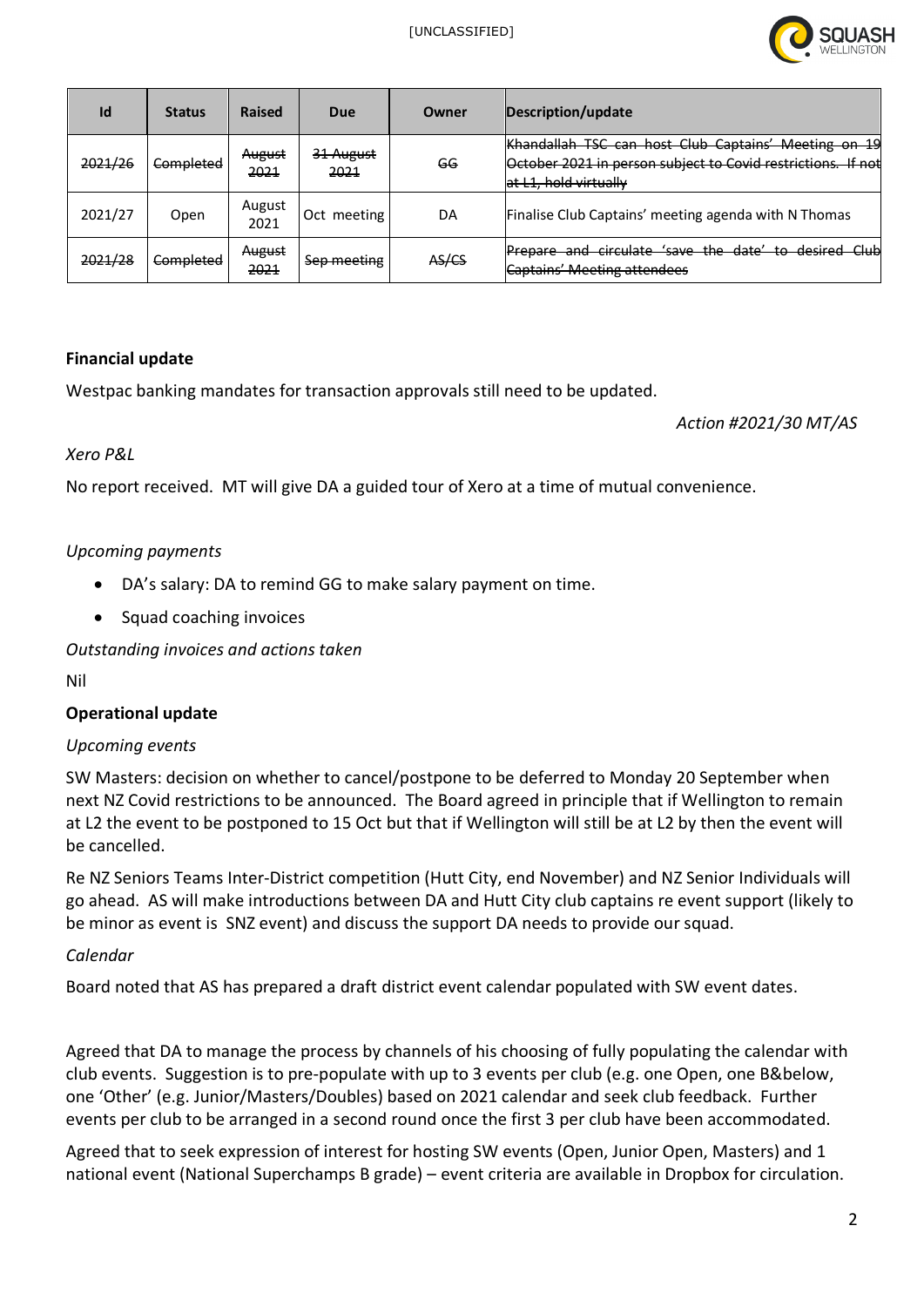

The Board agreed to recommend to SNZ that 2021 hosts of cancelled events should have first right of refusal for hosting the same in 2022.

*Action #2021/32 MT/AS*

The Board had a brief discussion on whether SW should seek a Wellington advocate on the SNZ board.

## *Club Captains' meeting*

Agreed that if we were at Covid level 1, the meeting could be held face to face at Khandallah, otherwise virtually. Decision to be made 1 week in advance.

## **SW awards**

## *Categories*

SW award categories to Refer to 'man' and 'woman' not 'male' and 'female'

Agreed to introduce 4 new categories:

- best club or district initiative
- best use of social media
- most competitive player (based off isquash data)
- most competitive club award (based off isquash data)

#### *Process*

Social/fun categories to be selected by DM, guided by the supporting paper, to be run on social media, publicly voted and announced at event.

Other categories and the 4 new categories to be run as usual (by seeking club nominations).

*Venue/date*

13 November.

*Timeline*

11 October – club nominations in

21 October - award decisions by Board (SNZ cut off  $27<sup>th</sup>$  October)

## **VC with SNZ (Martin, Dame Susan, Kyle) @ 6.50pm**

AS invited SNZ to express synergies between SW and SNZ.

SNZ board: success depends on in situ person who has vested interest in success of squash in Wellington. Is about the enthusiasm, person, programmes and initiatives. ClubK could be a district base for SW admin and court-based activities. Fun junior, student and lunchtime market ripe for development. Benefit of Club is not for SNZ but for squash in Wellington. Capable of generating c. \$100k p.a.

SNZ does not have a formal facilities strategy and operating model at present, but it should be developed to avoid SNZ and clubs putting facility development/maintenance in 'too hard basket' and leading to legacy issues. Broadly speaking, SNZ should not be owning facilities but growing the game.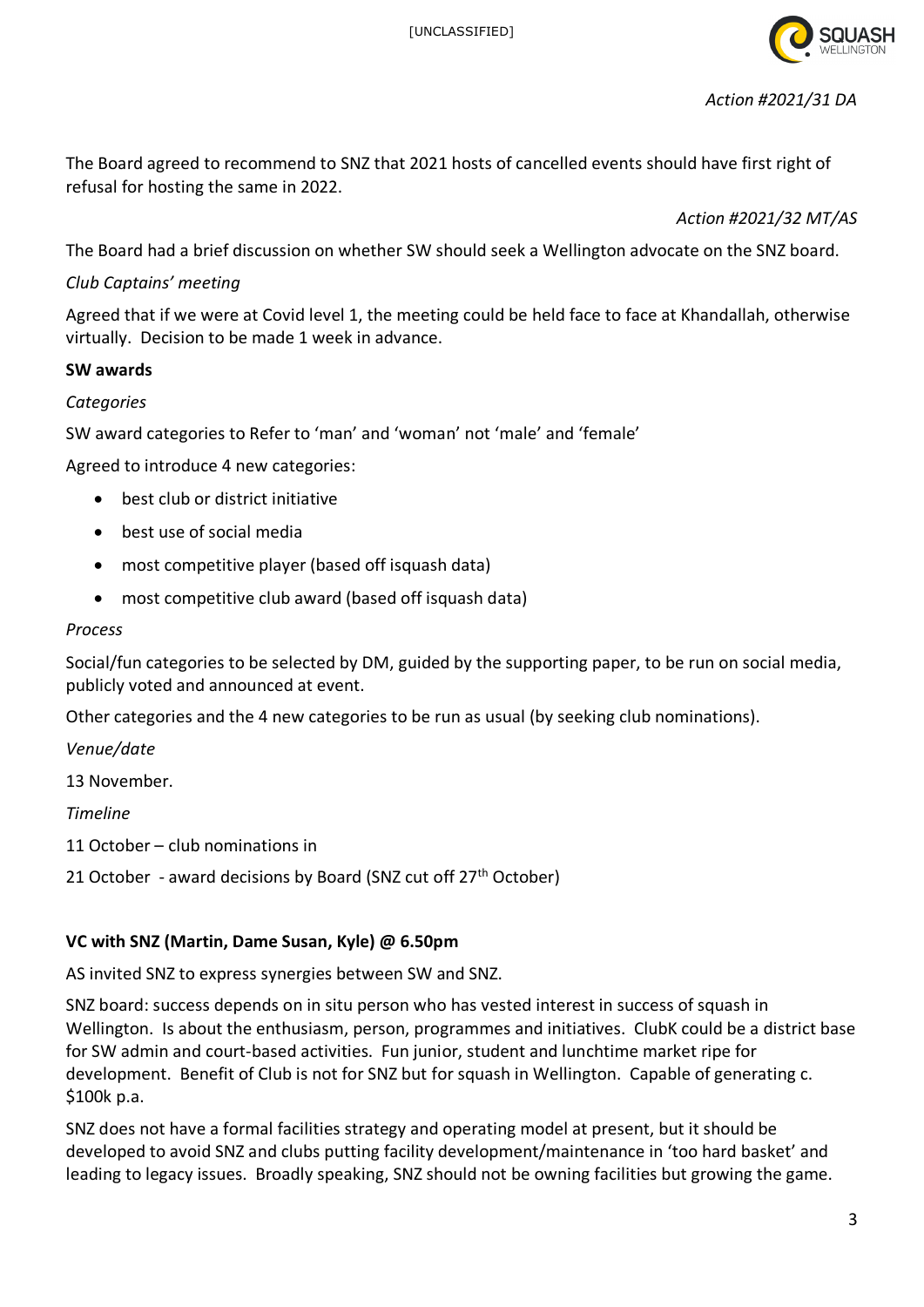[UNCLASSIFIED]



Parties keen to explore alternative operating models involving SW including a pilot/trial model. Other than students to do day-to-day facility operational tasks, programme design/delivery for activities to take place at ClubK probably needing only 0.5 FTE, potentially freeing up a person to do 0.5FT on SW programme-related work.

SW: one nice-to-have is that SW is self-funding through ClubK. However, SW needs to consider whether

asset managementt would be a distraction to achievement of its objectives.

Next steps:

SW to work up operating models for discussion with Dame Susan on her visit to Wellington 28 September.

## **General business**

*In the Swing*

DA profile; DA to gather other articles.

## **Nuku Ora meeting**

Still to be organised.

#### **The meeting closed at 7.45pm**

| Id      | <b>Status</b> | <b>Raised</b>  | Due                | Owner                  | <b>Description</b>                                                                                                                            |
|---------|---------------|----------------|--------------------|------------------------|-----------------------------------------------------------------------------------------------------------------------------------------------|
| 2021/15 | Open          | May 2021       | Nov meeting        | AS/DA                  | Schedule, when convenient,<br>discussion<br>strategic<br>on<br>Wellington Open prize pool                                                     |
| 2021/18 | In progress   | May 2021       | Oct meeting        | MT                     | Continue work with Leona Palmer on web refresh project as<br>per her proposal. Add DA to Tue 21 Sep meeting.                                  |
| 2021/23 | Open          | Aug 2021       | Dec meeting        | New DM/Board           | Develop tournament policy and (wider) district funding<br>strategy                                                                            |
| 2021/24 | Closed        | Aug 2021       | 19 Aug 2021        | $\mathsf{c}\mathsf{s}$ | Complete DM JD as discussed at the meeting                                                                                                    |
| 2021/25 | Open          | August<br>2021 | Oct meeting        | MT/DA                  | DA AND MT to document physical assets recovered from<br>former DM (balls, IT apparatus, apparel etc)                                          |
| 2021/26 | Completed     | August<br>2021 | 31 August<br>2021  | G <sub>G</sub>         | Khandallah TSC can host Club Captains' Meeting on 19<br>October 2021 in person subject to Covid restrictions. If not<br>at L1, hold virtually |
| 2021/27 | Open          | August<br>2021 | Oct meeting        | DA                     | Finalise Club Captains' meeting agenda with N Thomas                                                                                          |
| 2021/28 | Completed     | August<br>2021 | Sep meeting        | AS/CS                  | Prepare and circulate 'save the date' to desired Club<br><b>Captains' Meeting attendees</b>                                                   |
| 2021/29 | Open          | Sep 2021       | <b>Oct</b> meeting | MT/AS                  | Update conflicts of interest register in light of Sep meeting<br>disclosures.                                                                 |
| 2021/30 | Open          | Sep 2021       | Oct meeting        | GG                     | Update access to Westpac bank account and Charities<br>Commission officer names                                                               |
| 2021/31 | Open          | Sep 2021       | Oct meeting        | DA                     | Manage 2022 SW annual calendar production                                                                                                     |
| 2021/32 | Open          | Sep 2021       | Oct meeting        | AS/DA                  | Recommend to SNZ that 2021 host clubs of national events<br>that were cancelled be given first right of refusal for 2022<br>hosting.          |